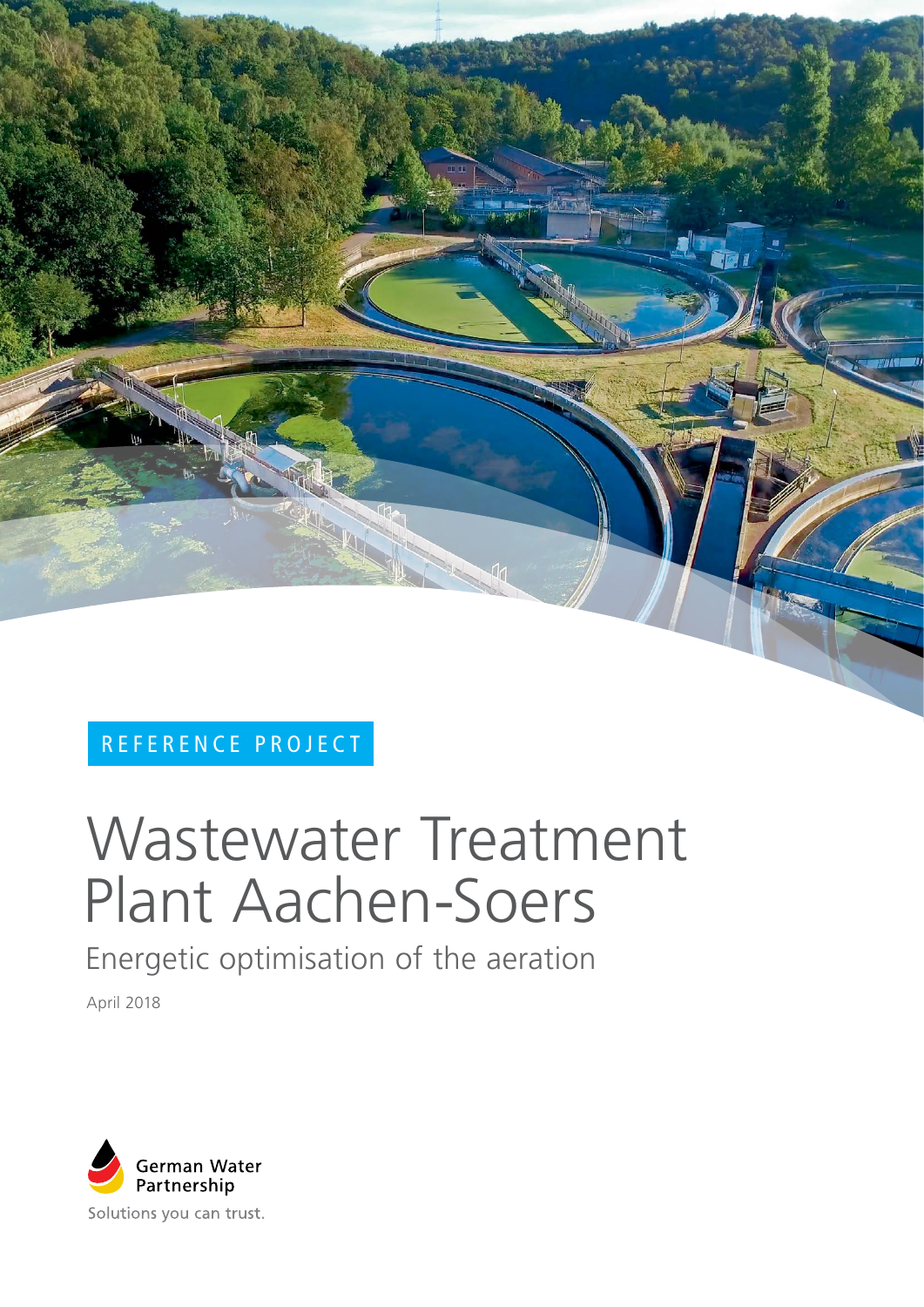



#### KEY DATA

# Wastewater treatment plant

Population equivalent: 458,000

Maximal intake: approx. 3,000 l/s

Basin volume per street: 10,587 m³

Basin volume of all streets: 74,110 m<sup>3</sup>

Target setting: holistic energetic optimisation of the ventilation

Result: more than 50% savings in energy consumption in the biology

#### INITIAL SITUATION

# **What to do when a wastewater treatment plan reaches its maximum expansion limit?**

The Aachen Soers wastewater treatment plant had reached its maximum expansion limit. In addition, there was enormous energy consumption for the aeration, which accounts for about 60% of the energy costs of the wastewater treatment plant. In order to be able to operate the oxygen input economically and to adapt it to the increasing inlet load in the future, it was decided to carry out an integrated optimisation of the activation stage (ventilation systems, agitator technology, process air generation and control system).

As a first step, an overall optimisation concept was worked out on the basis of a two-year largescale test in order to carry out the measure, and then the complete execution was awarded to a plant constructor in the context of a tender.

#### IMPLEMENTATION OF THE MEASURES

**How consistent engineering and optimal adjustment lead to sustainable efficiency increases**

The decisive factor for success was consistent engineering as well as the optimal adjustment and dimensioning of the individual components to a harmonious overall system. The high efficiency of the ventilation system, consisting of large-format plate aerators and an individual superordinate control concept, ensures optimum oxygen supply to the aeration basins. By switching to an alternating and intermittent mode of operation, the newly installed 164 plate aerators per street enabled the required oxygen to be introduced in a much more targeted and energy-efficient manner, which, of course, also benefits the improved discharge values.

With the help of a CFD simulation developed in advance, the agitators and the ventilation system were optimally matched to each other.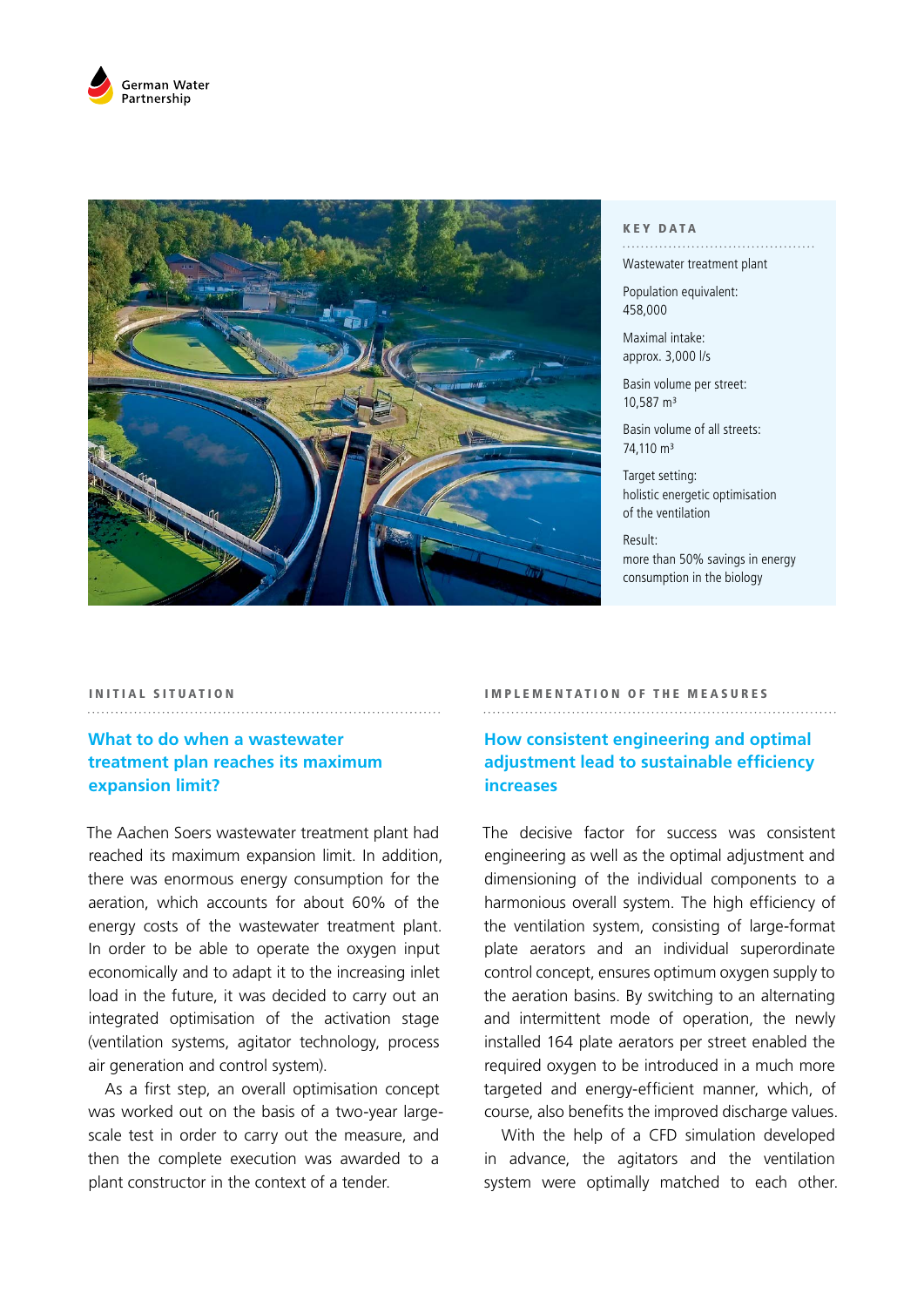

The innovative agitator technology with a threelobe propeller and IE 4 motors ensure the best possible thrust coefficient, resulting in additional energy savings. The economic efficiency analysis was based on the fact that the 12 agitators in the denitrification zone work in continuous operation. The other 12 agitators are only used in the changing zones for about 50% of the time.

With the new operating mode, the 10 turbo compressors were replaced by 17 energy-efficient rotary lobe compressors. The machines are characterised by a very large control range, which has been tailored to the newly installed ventilation system. All machines are installed locally (not central  $=$  alternatively) at the aeration tank. Unnecessary pipe losses could be avoided and the outdoor installation ensures that the coldest air with the maximum oxygen content is always supplied to the ventilation process.

Decentralisation was consistently continued with the EI&C technology and a control logic based on the approaches of Water 4.0 was established. In this way, the treatment and transfer of waste water is carried out in accordance with the measurement and process engineering specifications. Individual plant areas are operated autonomously and operated and monitored via a central process control system. WASSER 4.0 thus offers considerable future opportunities by integrating individual process steps over the entire plant cycle – from engineering and operation to ongoing optimisation.

#### CONCLUSION

# **The result: high operational reliability, permanently low discharge values and significant energy savings**

The symbiosis of process engineering and plant construction as well as the use of perfectly matched system components lead to high operational reliability, permanently low discharge values and the following energy savings shown below:



### **Electrical connected load of the biology**